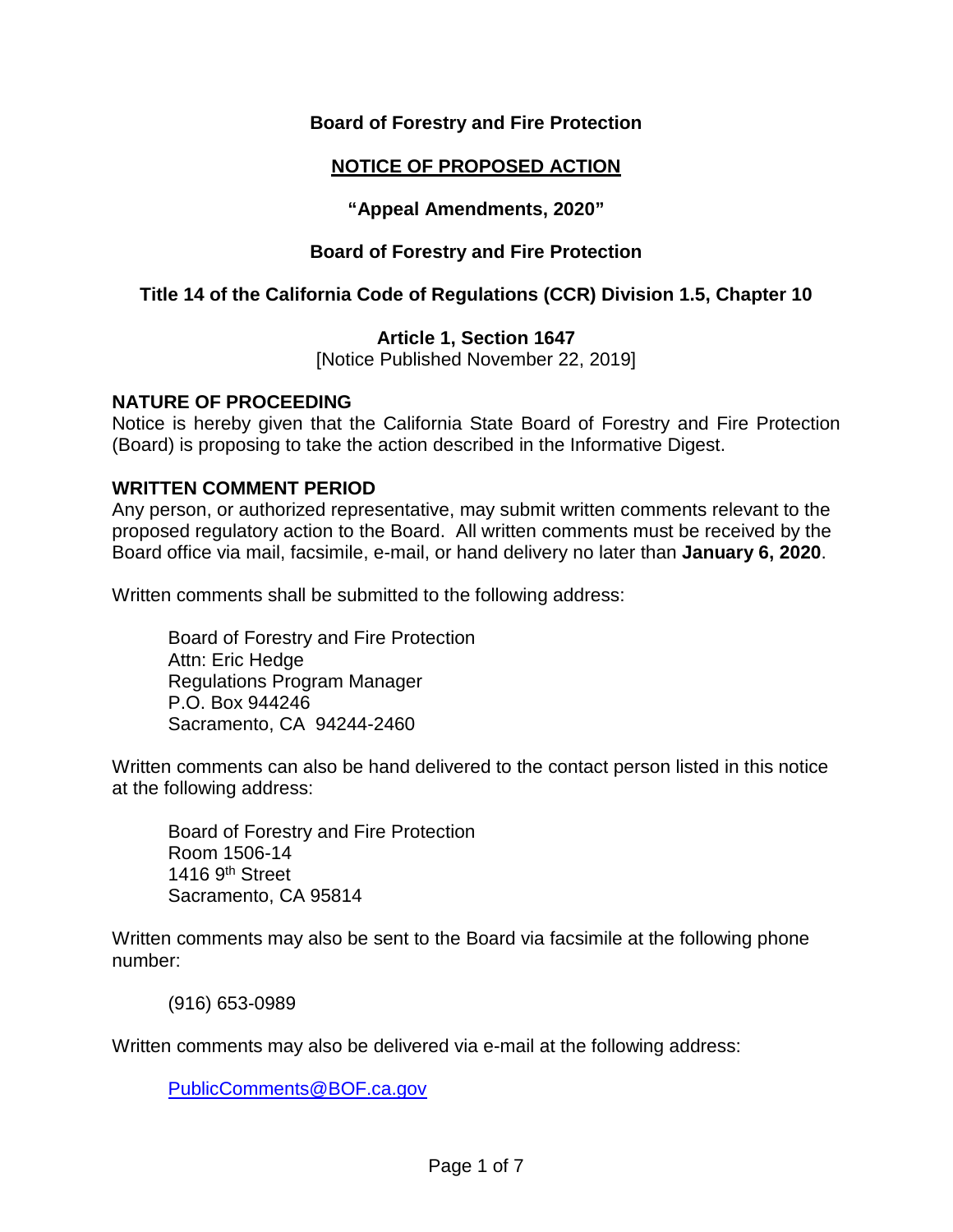The Board has not scheduled a public hearing on this proposed action. However, the Board will hold a hearing if it receives a written request for a public hearing from any interested person, or his or her authorized representative, no later than 15 days before the close of the written comment period. Any request should be made to the contact information provided above.

### **AUTHORITY AND REFERENCE (pursuant to GOV § 11346.5(a)(2) and 1 CCR § 14) 14 CCR § 1122)**

Authority cited: Section 759, Public Resources Code. Reference: Sections 765, 768, 769, 770 and 774, Public Resources Code.

# **INFORMATIVE DIGEST/POLICY STATEMENT OVERVIEW (pursuant to GOV 11346.5(a)(3)(A)-(D))**

The Professional Foresters Law (PFL) (Public Resources Code (PRC) § 750, et seq.), declares the existence of a public interest in the management and treatment of the forest resources and timberlands of this state and provides for the regulation of persons who practice the profession of forestry and whose activities have an impact upon the ecology of forested landscapes and the quality of the forest environment. Goals of such regulation are the enhancement of control of air and water pollution, the preservation of scenic beauty, the protection of watersheds by flood and soil erosion control, the production and increased yield of natural resources, including timber, forage, wildlife, and water, and the provision of outdoor recreation, to meet the needs of the people.

Pursuant to PRC § 759, the Board is authorized to adopt rules and regulations as reasonably necessary to affect the provisions of the article (the Professional Foresters Law), including the regulation and licensing (Registration) of persons who practice the profession of forestry and the procedures and processes surrounding that registration.

Additionally within the PFL, an "examining committee" is established within PRC § 763, which is responsible for the examination of "...all applicants for registration as professional foresters and specialty certificates" (PRC § 763(b)(1)) and to "[r]ecommend to the board applicants for the license of professional forester and applicants for specialty certificates who fulfill the requirements of [the PFL]" (PRC § 763(b)(2)).

Within the statutory licensing scheme, any applicant who pursues licensing is required to complete "…such examination or examinations as are prescribed by the Board" (PRC § 769). The Board of Forestry and Fire Protection (Board) has adopted regulations for this examination process within Article 3 of Chapter 10 of Title 14 of the California Code of Regulations (14 CCR § 1640 et seq.).

PRC § 765, an additional provision within the statutory framework for the licensing of professional foresters, requires that "[t]he examining committee shall adhere to the rules and regulations of the board. Any applicant for a license pursuant to this article who contends that he has been aggrieved by any action taken by the examining committee with respect to his qualifications may appeal to the board in accordance with rules or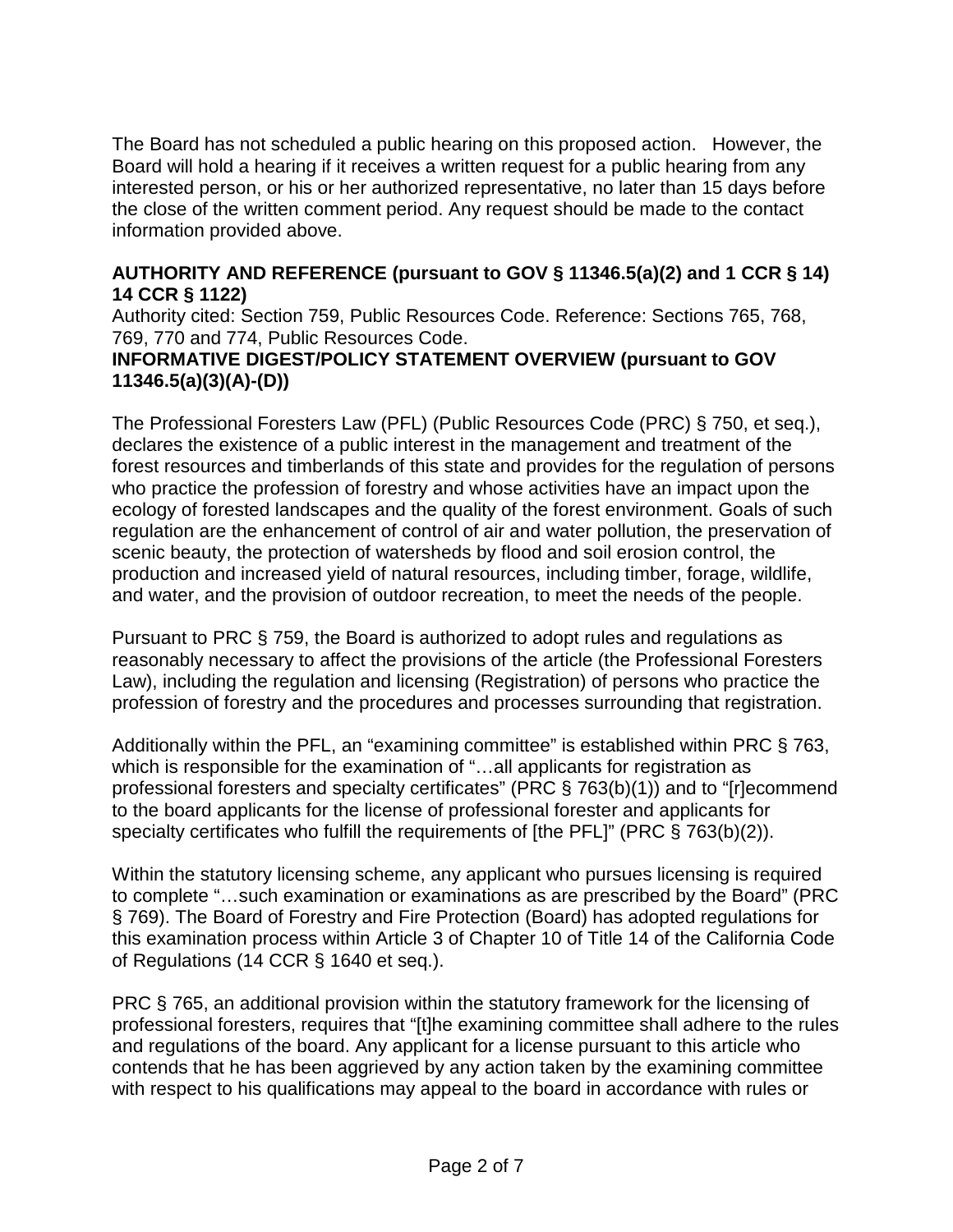regulations prescribed by the board. The board on such appeal may administer an oral or written examination to the applicant as an aid in determining whether the applicant is qualified under the terms of this article." The Board has implemented this appeal process within regulation as 14 CCR § 1647, which outlines the procedures and requirements for such an appeal.

The problem is that, through evaluation and implementation of the appeals process since the initial regulatory adoption in 1989, the Board has identified issues of clarity within the regulations as well as opportunities to improve that clarity within the requirements and procedures of the Registered Professional Foresters (RPF) examination appeals process, and improve upon and modify the appeals process for both appellant applicants and the Board parties which administer the appeal. Furthermore, the implementation of the appeal procedures is a costly component of administering the Professional Foresters Law, requiring both additional staff time for review and additional costs in grading, which are costs that are not covered in the initial fee for application or license renewal.

The purpose of the proposed action is to improve the clarity of the regulations related to the RPF examination appeals process, as well as to improve upon the procedural requirements and elements of the process to allow for clearer, more efficient and effective appeals with regards to RPF applicants. Additionally, the proposed action establishes a fee to administer that portion of the PFL which is related to the appeals process for examination applicants.

The effect of the proposed action is an improved regulatory appeal procedure for RPF applicants which provides additional clarity to both the applicant and those administering the appeals procedure, and which eliminates unnecessary and potentially burdensome aspects of the appeal procedure. The revised appeal procedure requires that all appeals regard an applicant's qualifications (as described within PRC § 769), requires that an applicant provide the circumstances leading to the appeal and supporting documentation, and provides that the Board's executive officer may administer an oral or written examination or re-grading in full or in-part of the examination to aid in determining whether the applicant has satisfied the qualifications as contested. Additionally, the proposed action provides that the ultimate decision of the Board's Executive Officer is final and binding. Furthermore, the proposed action establishes a fee of \$100 for an appeal for review in accordance with PRC § 765.

The benefit of the proposed action is an expedient, fair, and more transparent process for the appeal of qualifications of RPF applicants.

There is no comparable Federal regulation or statute.

Board staff conducted an evaluation on whether or not the proposed action is inconsistent or incompatible with existing State regulations pursuant to **GOV § 11346.5(a)(3)(D)**.State regulations related to the proposed action were, in fact, relied upon in the development of the proposed action to ensure the consistency and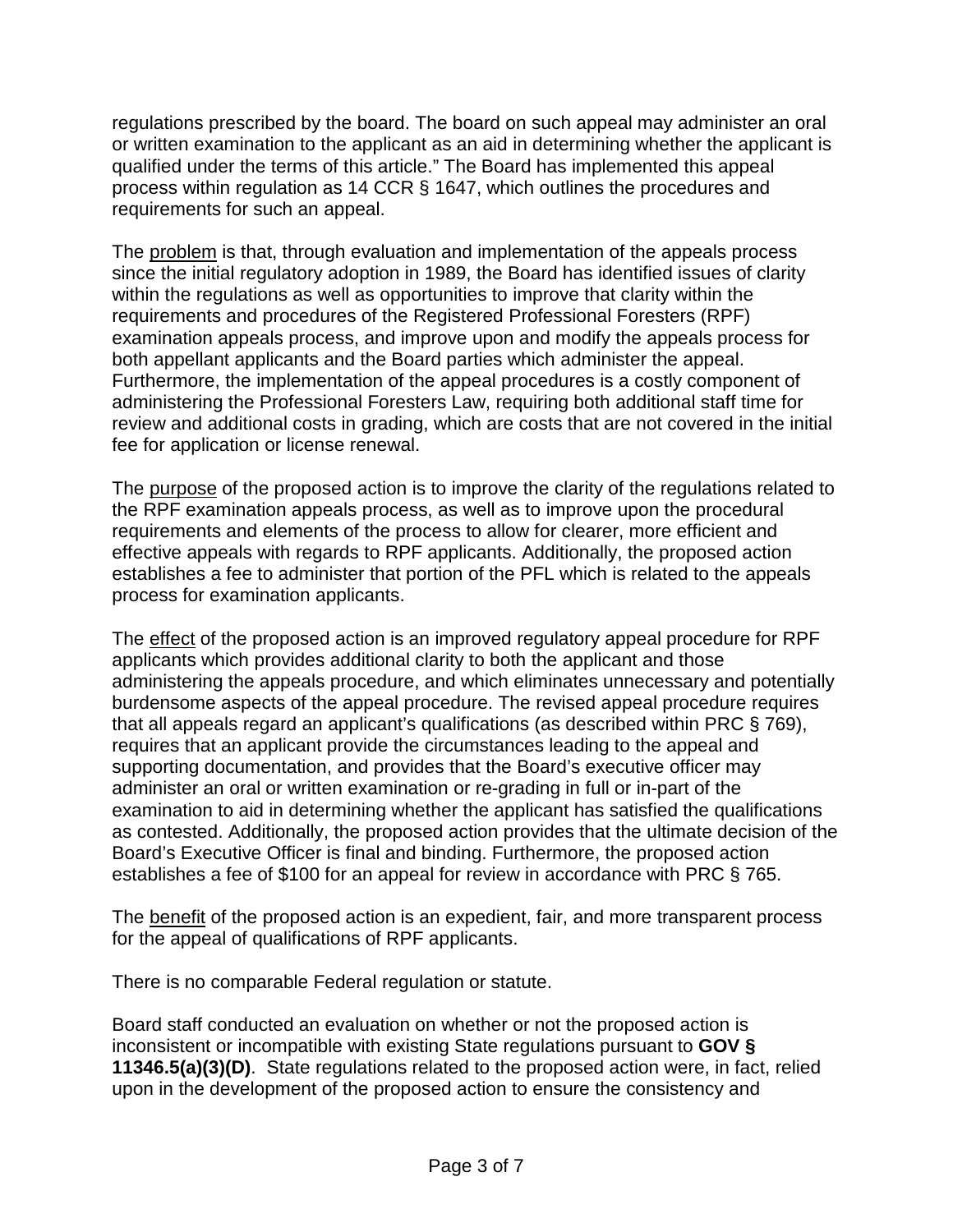compatibility of the proposed action with existing State regulations. Otherwise, Board staff evaluated the balance of existing State regulations related to Registered Professional Foresters and found no existing State regulations that met the same purpose as the proposed action. Based on this evaluation and effort, the Board has determined that the proposed regulations are neither inconsistent nor incompatible with existing State regulations. The proposed regulation is entirely consistent and compatible with existing Board rules.

Statute to which the proposed action was compared: PRC § 765.

# **MANDATED BY FEDERAL LAW OR REGULATIONS**

The proposed action is not mandated by Federal law or regulations.

The proposed action neither conflicts with, nor duplicates, Federal regulations.

There are no comparable Federal regulations related to the licensing of Professional Foresters. No existing Federal regulations meeting the same purpose as the proposed action were identified.

## **OTHER STATUTORY REQUIREMENTS (pursuant to GOV § 11346.5(a)(4))**

There are no other matters as are prescribed by statute applicable to the specific State agency or to any specific regulation or class of regulations.

## **LOCAL MANDATE (pursuant to GOV § 11346.5(a)(5)).**

The proposed action does not impose a mandate on local agencies or school districts.

## **FISCAL IMPACT (pursuant to GOV § 11346.5(a)(6))**

There is no cost to any local agency or school district that is required to be reimbursed under Part 7 (commencing with Section 17500) of Division 4 of the Government Code.

A local agency or school district has the authority to levy service charges, fees, or assessments sufficient to pay for the program or level of service mandated by the act, within the meaning of Section 17556 of the Government Code.

The proposed action will not result in the imposition of other non-discretionary costs or savings to local agencies.

The proposed action will not result in costs or savings in Federal funding to the State.

The proposed action will not result in costs to any State agency, but may provide up to \$500 annually to the Professional Forester Registration Fund, per PRC § 780. The proposed action represents a continuation of existing regulations related to processes and procedures for the licensing of Professional Foresters.

The proposed action will not result in the imposition of other non-discretionary costs or savings to local agencies.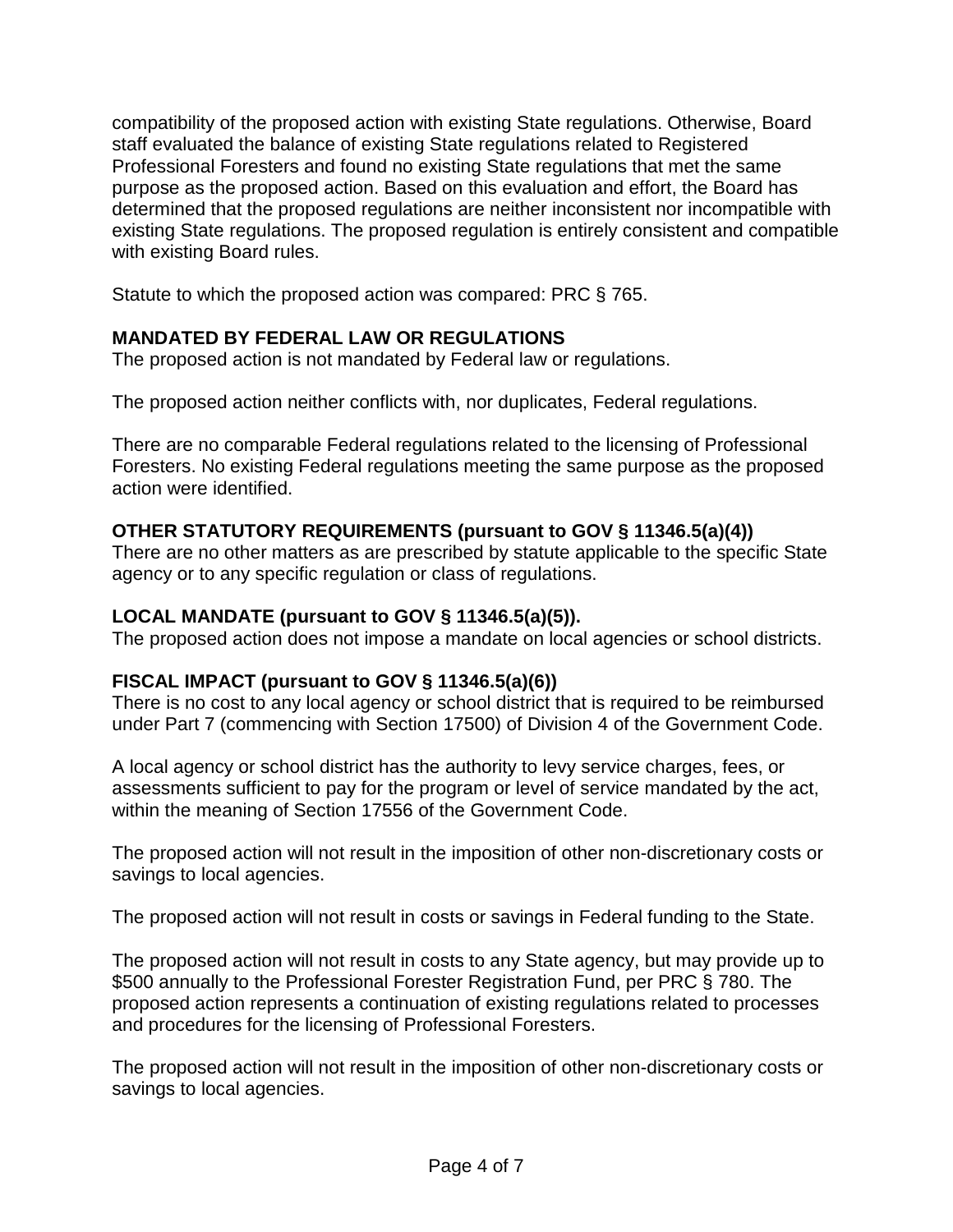# **HOUSING COSTS (pursuant to GOV § 11346.5(a)(12))**

The proposed action will not affect housing costs.

### **SIGNIFICANT STATEWIDE ADVERSE ECONOMIC IMPACT DIRECTLY AFFECTING BUSINESS, INCLUDING ABILITY TO COMPETE (pursuant to GOV §§ 11346.3(a), 11346.5(a)(7) and 11346.5(a)(8))**

The proposed action will not have a significant statewide adverse economic impact or directly affect business. There will be no impact on the ability of California businesses to compete with businesses in other states as these regulations will not make it costlier to produce goods or services in California.

**FACTS, EVIDENCE, DOCUMENTS, TESTIMONY, OR OTHER EVIDENCE RELIED UPON TO SUPPORT INITIAL DETERMINATION IN THE NOTICE THAT THE PROPOSED ACTION WILL NOT HAVE A SIGNIFICANT ADVERSE ECONOMIC IMPACT ON BUSINESS (pursuant to GOV § 11346.2(b)(5) and GOV § 11346.5(a)(8))**  Contemplation by the Board of the economic impact of the provisions of the proposed action through the lens of the decades of contemplating the implementation of the Professional Foresters Law that the Board brings to bear on regulatory development.

# **STATEMENTS OF THE RESULTS OF THE ECONOMIC IMPACT ASSESSMENT (EIA)**

The results of the economic impact assessment are provided below pursuant to **GOV § 11346.5(a)(10)** and prepared pursuant to **GOV § 11346.3(b)(1)(A)-(D)**. The proposed action:

- Will not create jobs within California (GOV § 11346.3(b)(1)(A));
- Will not eliminate jobs within California (GOV § 11346.3(b)(1)(A));
- Will not create new businesses (GOV § 11346.3(b)(1)(B));
- Will not eliminate existing businesses within California (GOV § 11346.3(b)(1)(B));
- Will not affect the expansion or contraction of businesses currently doing business within California (GOV § 11346.3(b)(1)(C));
- Will yield nonmonetary benefits (GOV § 11346.3(b)(1)(D)). For additional information on the benefits of the proposed regulation, please see anticipated benefits found under the Informative Digest/Policy Statement Overview.

## **COST IMPACTS ON REPRESENTATIVE PERSON OR BUSINESS (pursuant to GOV § 11346.5(a)(9))**

The agency anticipates a cost impact of \$100 that a representative private person or business would necessarily incur in reasonable compliance with the proposed action. It is expected that a rough maximum of 5 individuals will be subjected to this cost impact annually.

## **BUSINESS REPORT (pursuant to GOV §§ 11346.5(a)(11) and 11346.3(d))**

The proposed action does not impose a business reporting requirement.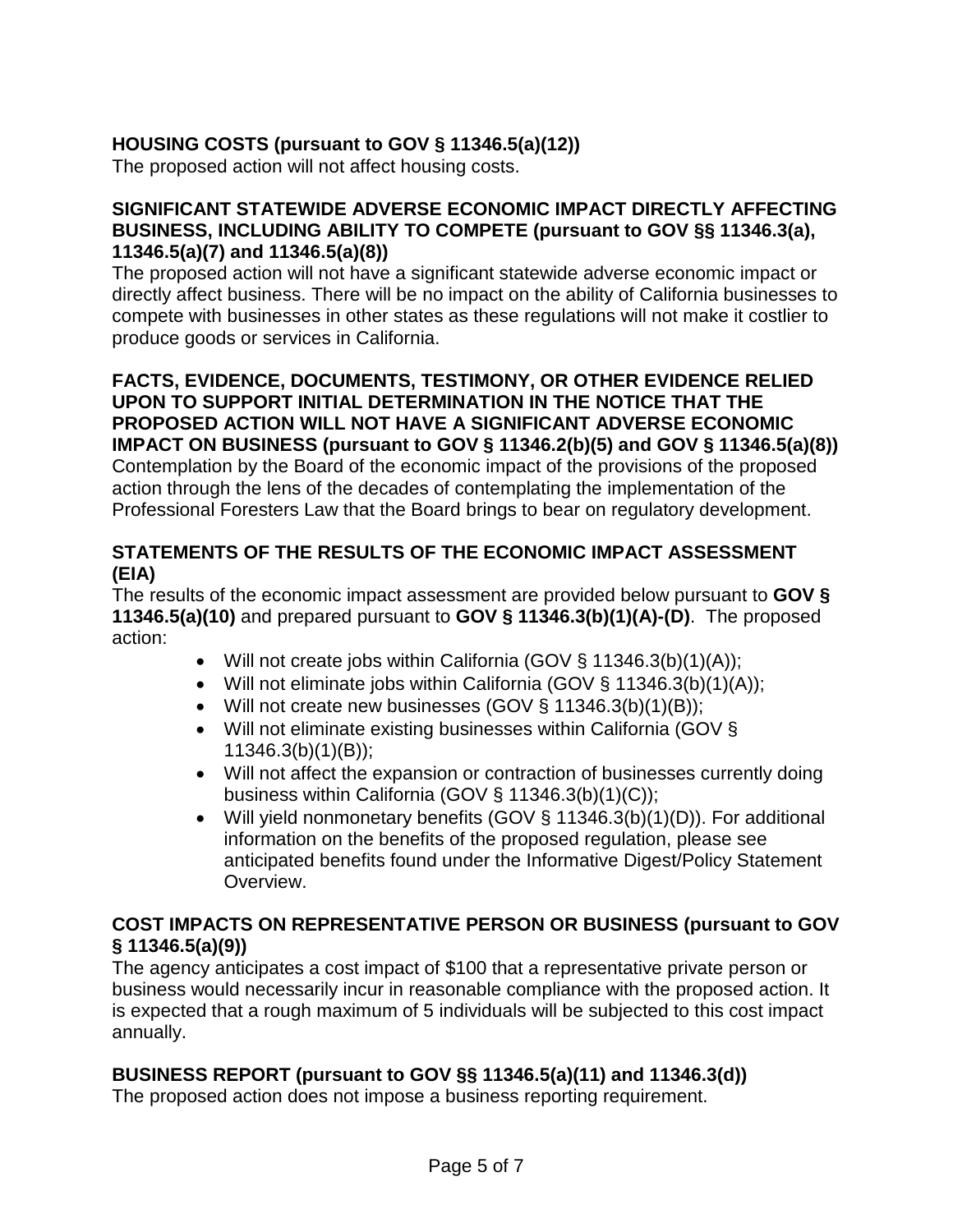# **SMALL BUSINESS (defined in GOV 11342.610)**

Small businesses, within the meaning of GOV § 11342.610, are not expected to be affected by the proposed action.

Small business, pursuant to 1 CCR § 4(a):

- (1) Is legally required to comply with the regulation;
- (2) Is not legally required to enforce the regulation;
- (3) Does not derive a benefit from the enforcement of the regulation;
- (4) May not incur a detriment from the enforcement of the regulation if they do not comply with the regulation.

Pursuant to 1 CCR § (b), the reason(s) the regulation affects small business are the same as provided in the Economic Impact Analysis in the Initial Statement of Reasons.

### **ALTERNATIVES INFORMATION**

In accordance with **GOV § 11346.5(a)(13)**, the Board must determine that no reasonable alternative it considers, or that has otherwise been identified and brought to the attention of the Board, would be more effective in carrying out the purpose for which the action is proposed, or would be as effective and less burdensome to affected private persons than the proposed action, or would be more cost-effective to affected private persons and equally effective in implementing the statutory policy or other provision of law.

### **CONTACT PERSON**

Requests for copies of the proposed text of the regulations, the Initial Statement of Reasons, modified text of the regulations and any questions regarding the substance of the proposed action may be directed to:

Board of Forestry and Fire Protection Attn: Eric Hedge Regulations Program Manager P.O. Box 944246 Sacramento, CA 94244-2460 Telephone: (916) 653-8007

The designated backup person in the event Mr. Hedge is not available is Matt Dias, Executive Officer for the Board of Forestry and Fire Protection. Mr. Dias may be contacted at the above address or phone.

## **AVAILABILITY STATEMENTS (pursuant to GOV § 11346.5(a) (16), (18))**

All of the following are available from the contact person:

1. Express terms of the proposed action using UNDERLINE to indicate an addition to the California Code of Regulations and STRIKETHROUGH to indicate a deletion.